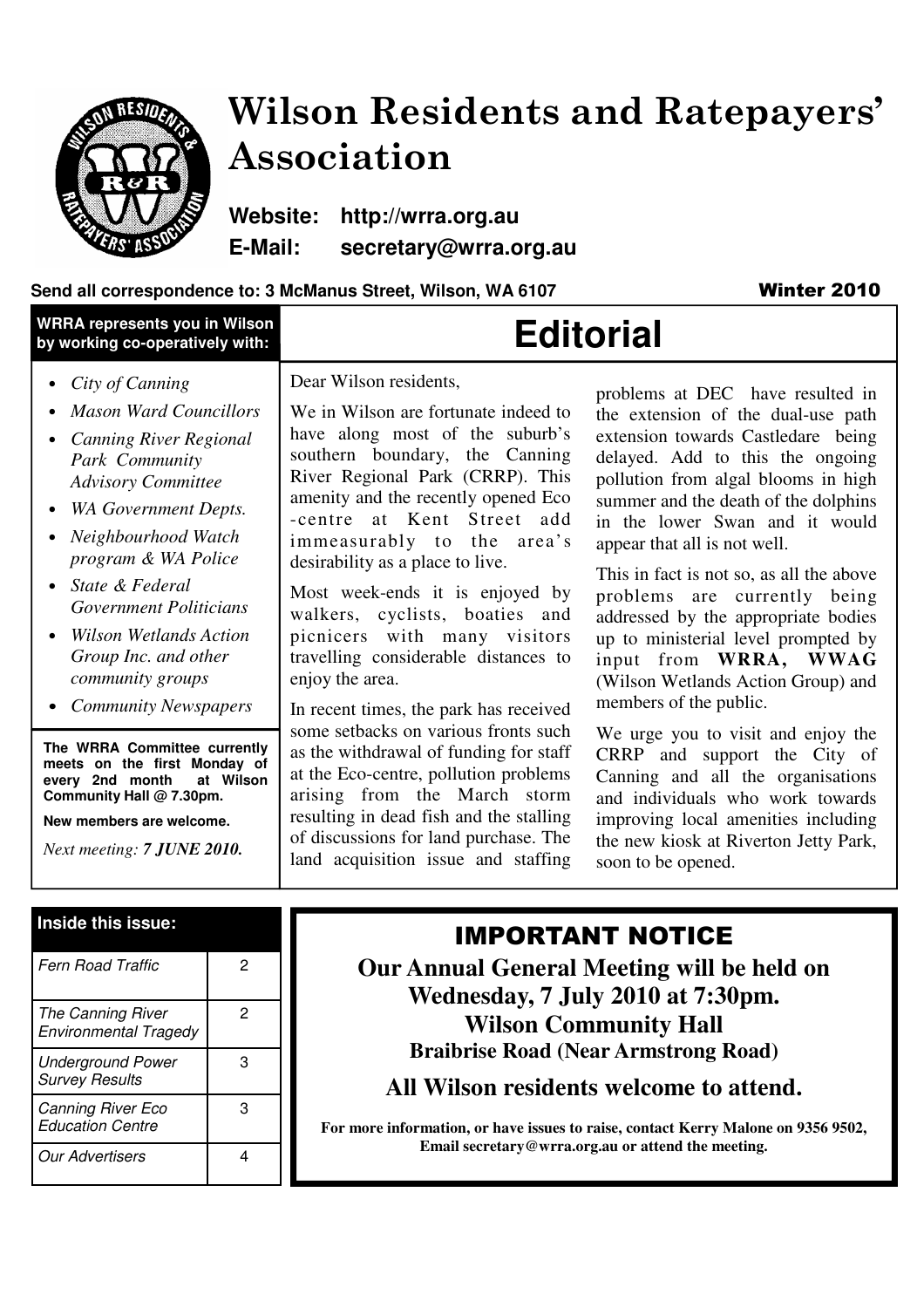### FERN ROAD TRAFFIC

**WRRA** has raised the issue of the large volume of traffic on Fern Road between Bungaree Road and Riverton Bridge. The amount of traffic on this residential street significantly impacts on the residents' quality of living by the increases in noise level, restricting access to Fern Road during peak hours and the likelihood of serious accidents near the Riverton Jetty Park kiosk and playground.

The City of Canning has advised **WRRA** that Fern Road is classified as a local distributor road and is currently carrying up to 40% more vehicles than intended under this classification. The main problem is motorists trying to avoid the bottleneck on Leach Highway caused by 6 lanes going into 4 across Shelley Bridge. **WRRA** intend lobbying Main Roads WA, State and Federal members of Parliament to have Shelley Bridge upgraded to 6 lanes.

### CANNING RIVER ENVIRONMENTAL TRAGEDY

### **The storm on 21 March 2010 had a devastating impact on the middle-to-upper reaches of the Canning River.**

As widely reported in the media, dissolved oxygen levels in the Canning River upstream from Kent St Weir dropped to near-zero levels following the storm [see diagram] and remained at that level for an extended period. Marine life can't survive under these conditions.



source: http://www.swanrivertrust.wa.gov.au/science/river/Vertical%20plots%20archive/canningrivervp2010.aspx

More than a week after the storm (on 1 April 2010), the Water Corporation finally released a Media Statement acknowledging that 35 of its' wastewater pumping stations discharged an estimated **21 million litres** of wastewater [raw sewerage] into the Canning, Southern or Swan rivers, due to the prolonged loss of mains power. The largest discharge being 4 million litres from a single pumping station in Lake Road, Forrestdale.

If that wasn't bad enough, another 65 wastewater pumping stations (approx. 100 in total) discharged wastewater into the environment, as a combination of on-site emergency storage facilities and emergency power provisions proved to be grossly inadequate.

In its media release, Water Corporation's media spokesperson Phil Kneebone is quoted as saying that "Wastewater is more than 99 per cent water and that combined with the huge surges of stormwater entering the rivers and other outlets ensured that the discharges resulted in only negligible impact on the environment".

Given the health warnings issued by the Health Department regarding the dangers of swimming or fishing in the Canning River for a period of approx. 2 weeks after the storm, and the widely reported sightings of both dead fish and raw sewerage, it's difficult to accept this claim!

**Surely more can (and should) be done to prevent this environmental tragedy happening again!**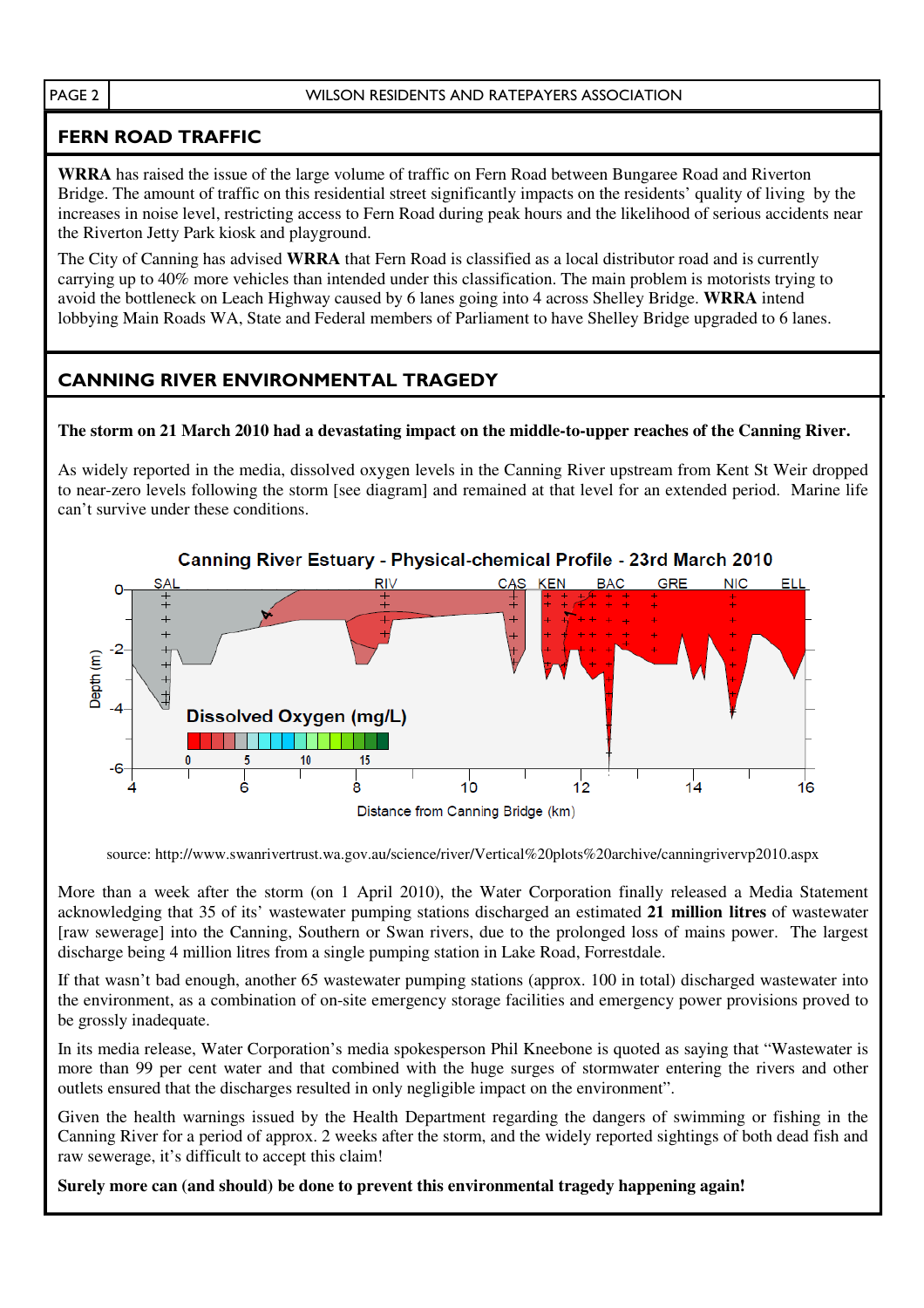### UNDERGROUND POWER SURVEY RESULTS

During December 2009, your committee undertook a survey of Wilson residents south of Leach Highway, to provide us with guidelines as to whether **WRRA** should support the Canning City Council's nominations for installation of underground power (UGP), throughout this area.

Unfortunately, whilst the number of residents who responded to the survey was disappointingly low, the results indicated strong support of 96% of respondents having a preference for the timely installation of underground power. 4% were not in favour of UGP due mainly on the grounds of an extra cost burden that these projects impose on the family budget.

Subsequent to our submission of the survey results to the City of Canning, the Mayor advised that the area of Wilson East which is that area of Wilson south of Leach Highway but excluding the Kent Street Precinct, has missed out in the current round of the States's Underground Power Programme, The Office of Energy had decided to offer UGP to the residents of Bentley East, The Mayor also advised that an information meeting was to be held in the Bentley Community Hall on 11 March 2010 at which representatives of Western Power and City of Canning would be present to discuss the proposed installation and anticipated costs to the residents of the area.

Whilst we did not get the guernsey this time around, a number of our committee attended the meeting and had placed on record an interest in having the area of Wilson south of Leach Highway placed on the reserve list in the event that residents of Bentley voted against the scheme, or alternatively be considered in the next review/allocation of urban areas for underground power which we believe is scheduled to take place in June/July 2010.

**WRRA** will continue in its efforts to support the nomination of the Kent Street Precinct for inclusion in the Underground Power Programme in the future.

### j CANNING RIVER ECO EDUCATION CENTRE by Canning City Council

٦ The Canning River Eco Education Centre (CREEC) is now starring in the Latest Lotterywest 'Catch a falling star' advertising campaign. Local environmental groups, families and children are invited to participate in the filming of the advertisement that focuses on the dedicated work of the volunteers and the environmental education of young people.

The Centre received funding of \$23,000 from Lotterywest, when it first opened, to purchase display systems, furniture, audio visual and office equipment. This grant was given to support the community based educational activities.

Although CREEC has only been operating for two years, it now plays a major role in protecting the habitat of the wildlife that has found refuge in this suburban wilderness.

Funding for the Education Officer was provided for the first two years by the then Department of Education and Training, however this has not been renewed due to budget cuts. "It is disappointing that the funding is not being continued as the Centre plays a vital role in the environmental education of not only our young people but also across the wider community," Mayor Delle Donne said. "I will be pursuing every opportunity to have this position secured, including corporate sponsorship of programmes and educational activities."

"Lotterywest saw the value in the role the Centre plays in the future of our environment," the Mayor continued. "Of 1300 community grants given last year, only two were chosen to be part of this extensive campaign."

The Centre is situated on the banks of the Canning River and within the Canning River Regional Park. Officially opened in June 2008, the Eco Centre aims to increase the awareness and understanding of the Canning River and surrounding Regional Park through the establishment of environmental education programmes and activities.

"The Canning River Regional Park is the Kings Park of the south and thanks to the efforts of so many volunteers and City staff it is a place of great natural beauty," the Mayor said. "The Eco Centre will continue to play a major conservation and education role within this great park.

All enquiries can be directed to CREEC on 9461 7160.

PAGE 3